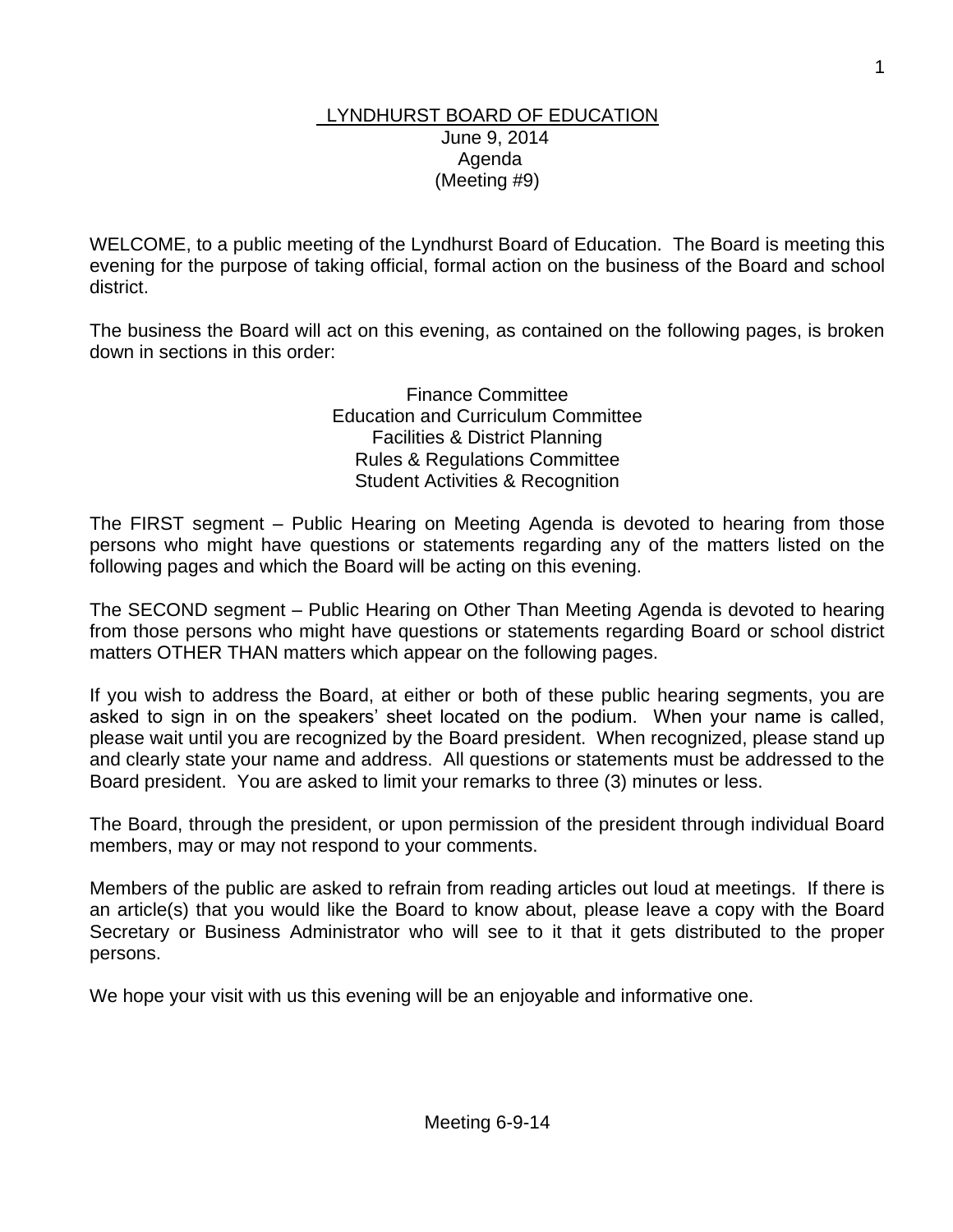## AGENDA

- 1. CALL TO ORDER
- 2. SALUTE TO FLAG
- 3. ROLL CALL
- 4. PRESIDING OFFICER'S MEETING NOTICE STATEMENT
- 5. PUBLIC HEARING ON MEETING AGENDA
- 6. BOARD DISCUSSION & FORMAL BUSINESS AGENDA
- 7. UNFINISHED BUSINESS
- 8. NEW BUSINESS
- 9. SUPERINTENDENT'S REPORT
- 10. PUBLIC HEARING ON OTHER THAN MEETING AGENDA
- 11. ADJOURNMENT

## TABLE OF CONTENTS

| <b>Finance Committee</b>                              | Page 3  |
|-------------------------------------------------------|---------|
| <b>Education and Curriculum Committee</b>             | Page 8  |
| <b>Facilities and District Planning</b>               | Page 9  |
| <b>Rules &amp; Regulations Committee</b>              | Page 10 |
| <b>Student Activities &amp; Recognition Committee</b> | Page 12 |

PLEASE NOTE: It may be necessary, from time to time, to remove or make changes in a motion(s) between the time this agenda is prepared and when the Board takes action.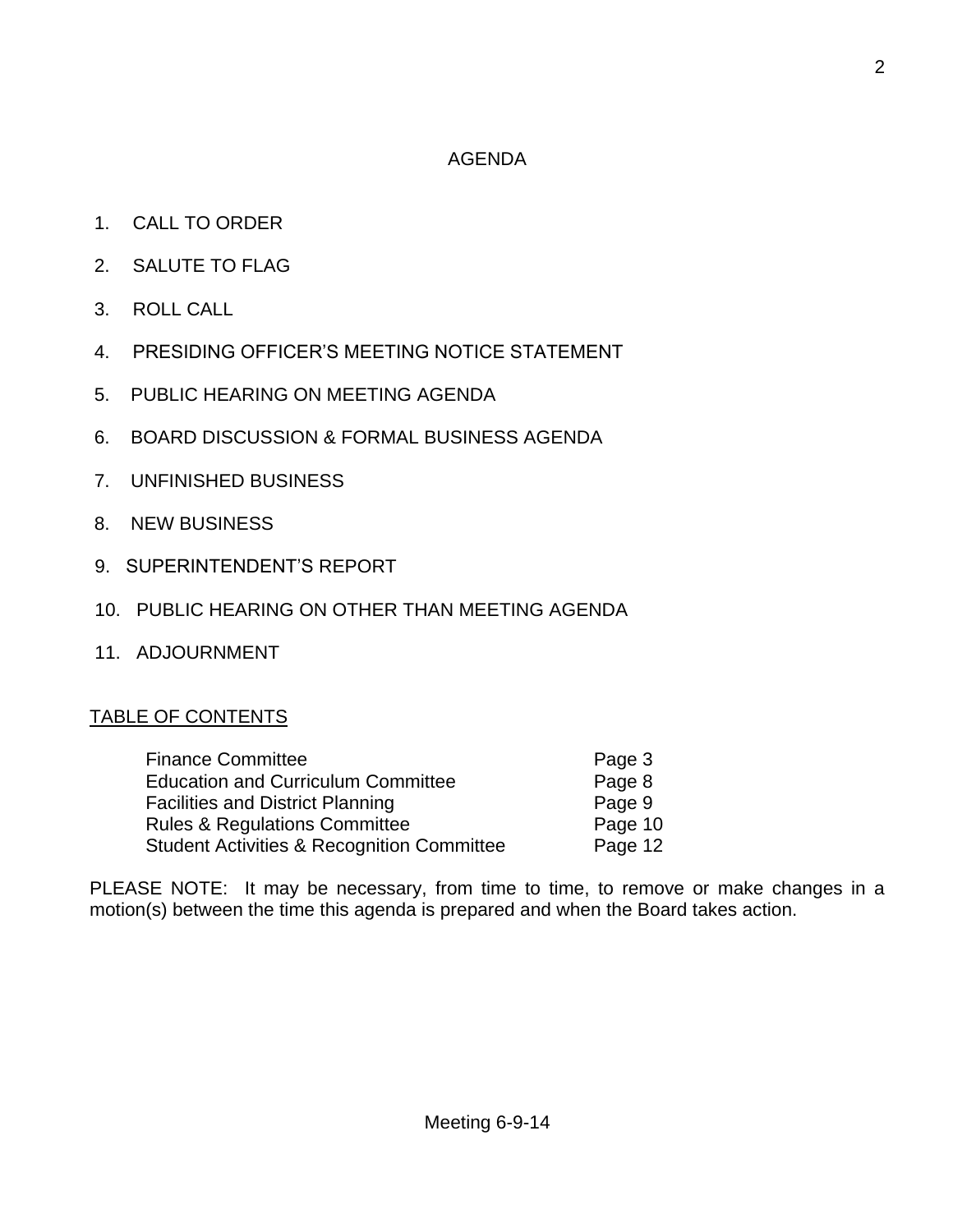Finance Committee: Thomas DiMascio, Chairperson Stephen Vendola Ronald Szwec

Any Board member who takes exception to any of the following listed actions under the category of Finance may so indicate now and a separate motion for each of the excepted actions will be entertained.

Motion made by second by second by that the following Finance<br>actions of the Board numbered through exception actions be adopted. actions of the Board numbered through exception actions be adopted.

Roll Call For:

- 1. BE IT RESOLVED, by the Lyndhurst Board of Education that it has received and accepts the financial reports of the Secretary and Treasurer of School Monies for the month ended May 31, 2014 and certifies that the reports indicate that no major account or fund is over expended in violation of NJAC 6A:23-2.11(a) and that sufficient funds are available to meet the district's financial obligations for the remainder of the school year. A copy of the certification shall be included in the minutes.
- 2. BE IT RESOLVED, that the payroll for the month ended May 31, 2014 be and the same is hereby approved and ordered paid:

| Payroll | May 15, 2014 | \$1,116,911.31 |
|---------|--------------|----------------|
|         | May 30, 2014 | \$1,054,983.83 |

3. BE IT RESOLVED, that the attached list of supplies received and services rendered to the Board of Education of the Township of Lyndhurst, County of Bergen, for the month ended June 9, 2014 be and the same are hereby approved and ordered paid:

| Charter School (Fund 10)<br>Current Expense (Fund 11)<br>Capital Outlay (Fund 12)<br>Special Revenue (Fund 20) | 6,690.00<br>\$<br>\$1,696,555.16<br>24,331.00<br>\$<br>22,590.29<br>\$. |
|----------------------------------------------------------------------------------------------------------------|-------------------------------------------------------------------------|
| Total                                                                                                          | \$1,750,166.45                                                          |
| <b>General Ledger</b>                                                                                          | 197,741.85                                                              |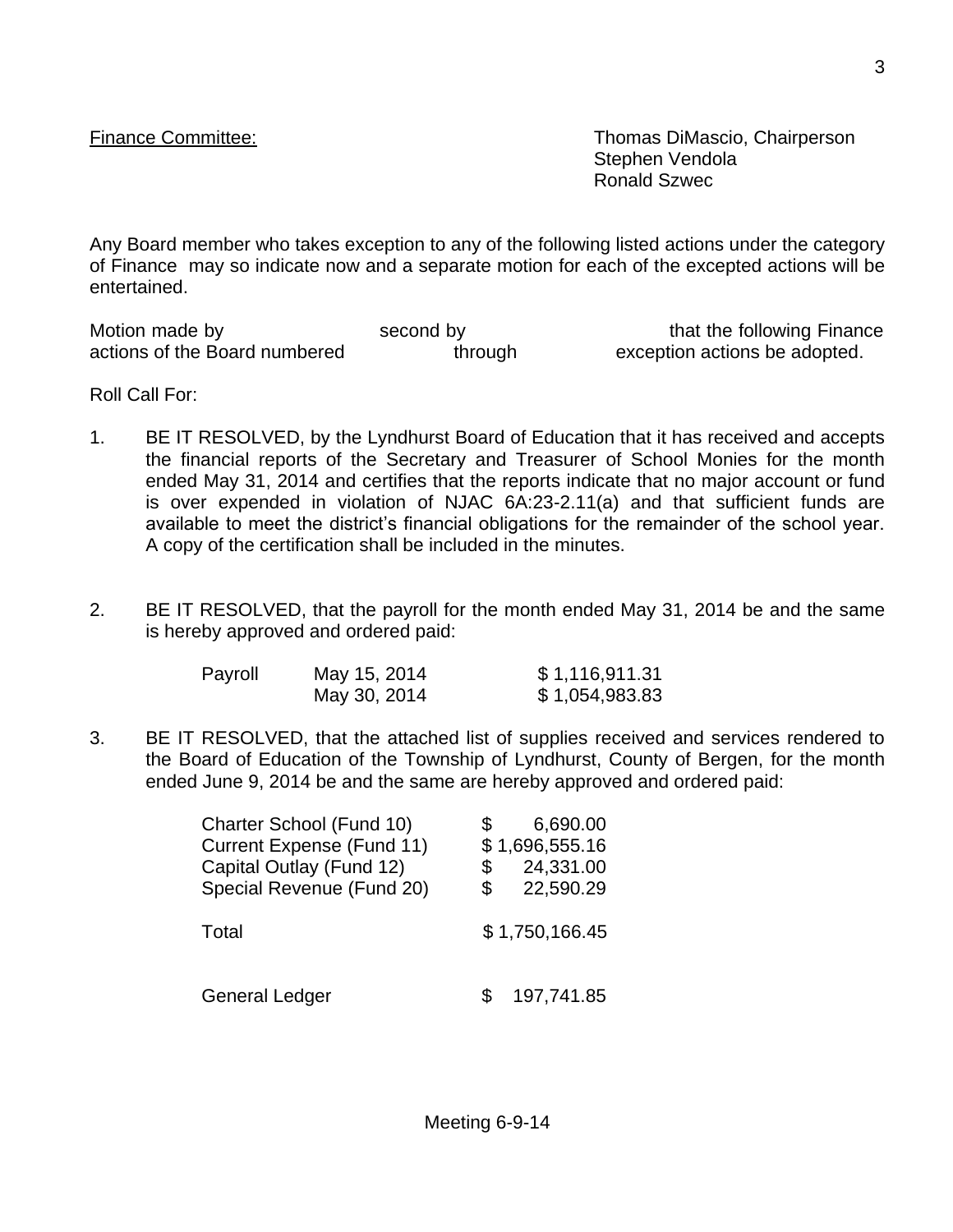4. BE IT RESOLVED, that cafeteria services rendered to the Board of Education of the township of Lyndhurst, County of Bergen, for the Month of May 2014, be and the same are hereby approved and ordered paid:

| Payroll/Payroll Taxes | \$34,116.18 |
|-----------------------|-------------|
| Services              | \$50,512.44 |

- 5. BE IT RESOLVED, that the Lyndhurst Board of Education approve the attached transfers for the month of May 2014.
- 6. BE IT RESOLVED, that the Lyndhurst Board of Education contract with Systems 3000 for consulting services and software support for the 2014-2015 school year in the amount of \$22,280.00.
- 7. BE IT RESOLVED, that the Lyndhurst Board of Education renew their District Dental Program contract with Delta Dental of New Jersey, Inc. for the July 1, 2014 to June 30, 2016 at the following rates:

| Coverage           | <b>Monthly Charges</b> |
|--------------------|------------------------|
|                    |                        |
| One Party          | \$45.77                |
| <b>Two Party</b>   | \$83.47                |
| <b>Three Party</b> | \$139.91               |

- 8. BE IT RESOLVED, that the Lyndhurst Board of Education approve a contract for Student-Only Participation between VHS, Inc. and the Lyndhurst School District for the 2014-2015 school year in the amount of \$16,900.00.
- 9. BE IT RESOLVED, that the Lyndhurst Board of Education enter into an agreement with Western Pest Services for the 2014-2015 school year at a monthly service fee of \$550.00.
- 10. BE IT RESOLVED, that the Lyndhurst Board of Education enter into an agreement with E-Rate Consulting, Inc. for the 2014-2015 school year.
- 11. BE IT RESOLVED, that the Lyndhurst Board of Education authorizes the School Business Administrator to pay the July bills.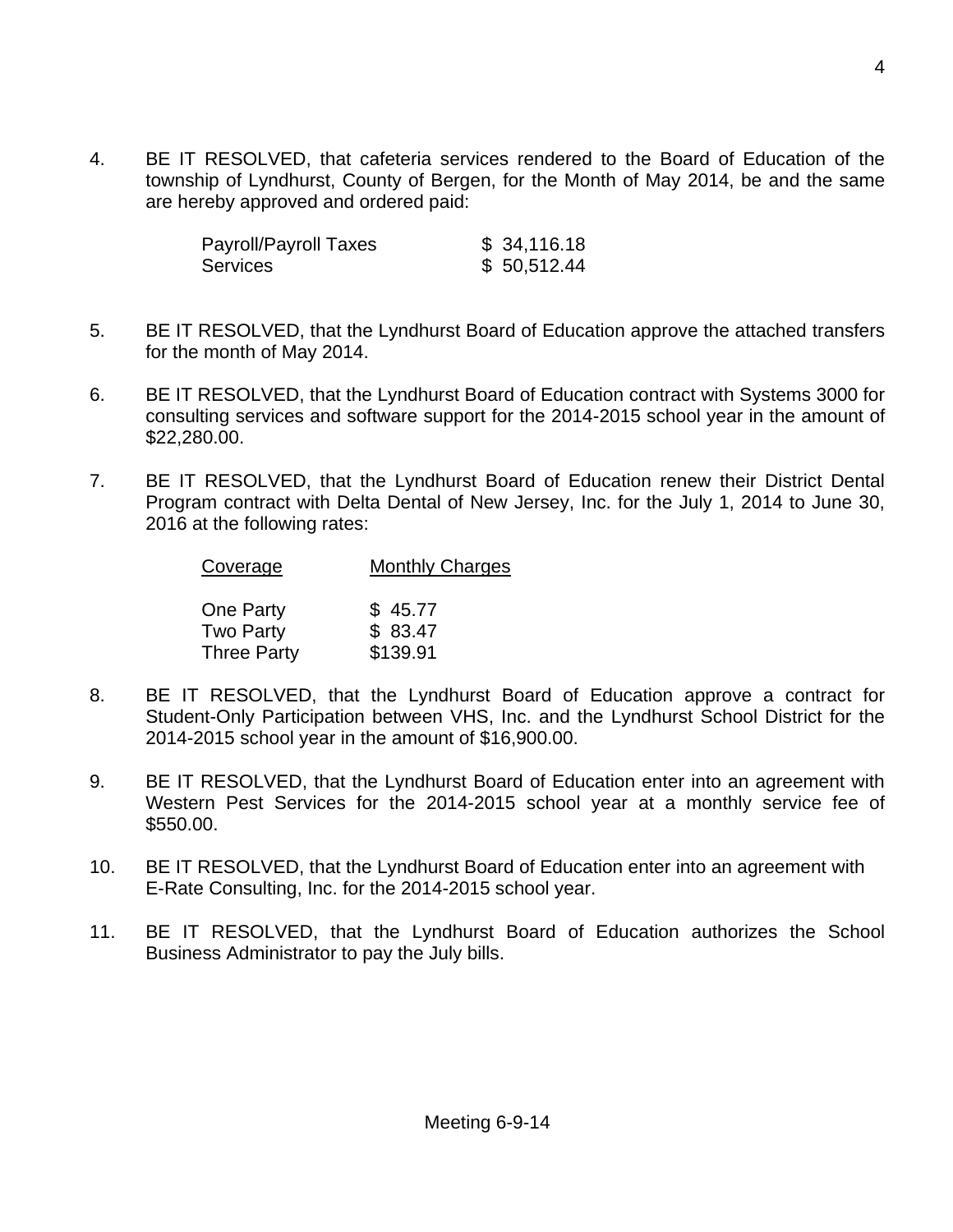#### **RESOLUTION AND DECLARATION OF OFFICIAL INTENT**

Lessee: Lyndhurst School District, NJ

Principal Amount Expected To Be Financed: \$124,000.00.

WHEREAS, the above Lessee is a [political subdivision] of the state of New Jersey (the "State") and is duty organized and existing pursuant to the Constitution and laws of the State.

WHEREAS, pursuant to applicable law, the governing body of the Lyndhurst Board of Education is authorized to acquire, dispose of and encumber real and personal property, including, without limitation, rights and interests in property, leases and easements necessary to the functions or operations of the Lessee.

WHEREAS, the Lyndhurst Board of Education hereby finds and determines the execution of one or more lease-purchase agreements ("Equipment Leases") in the principal amount not exceeding the amount stated above ("Principal Amount") for the purpose of acquiring the property generally described below ("Property") and to be described more specifically in the Equipment Leases is appropriate and necessary to the functions and operations of the Lessee.

Brief Description of Property: One School Bus

WHEREAS Municipal Leasing Consultants ("Lessor") is expected to act as the Lessor under the Equipment Leases.

WHEREAS, the Lessee may pay certain capital expenditures in connection with the property prior to its receipt of proceeds of the Equipment Leases ("Lease Purchase Proceeds") for such expenditures and such expenditures are not expected to exceed the Principal Amount.

WHEREAS, the U.S. Treasury Department regulations do not allow the proceeds of a taxexempt borrowing to be spent on working capital and the Lessee shall hereby declare its official intent to be reimbursed for any capital expenditures for Property from the Lease Purchase Proceeds.

NOW, THEREFORE, Be It Resolved by the Lyndhurst Board of Education:

Section 1. The Lessee hereby determines that it has critically evaluated the financing alternatives and that entering into the Equipment Leases and financing the acquisition of the Property thereby is in the best interests of the Lessee. Such evaluation shall be available as a public record.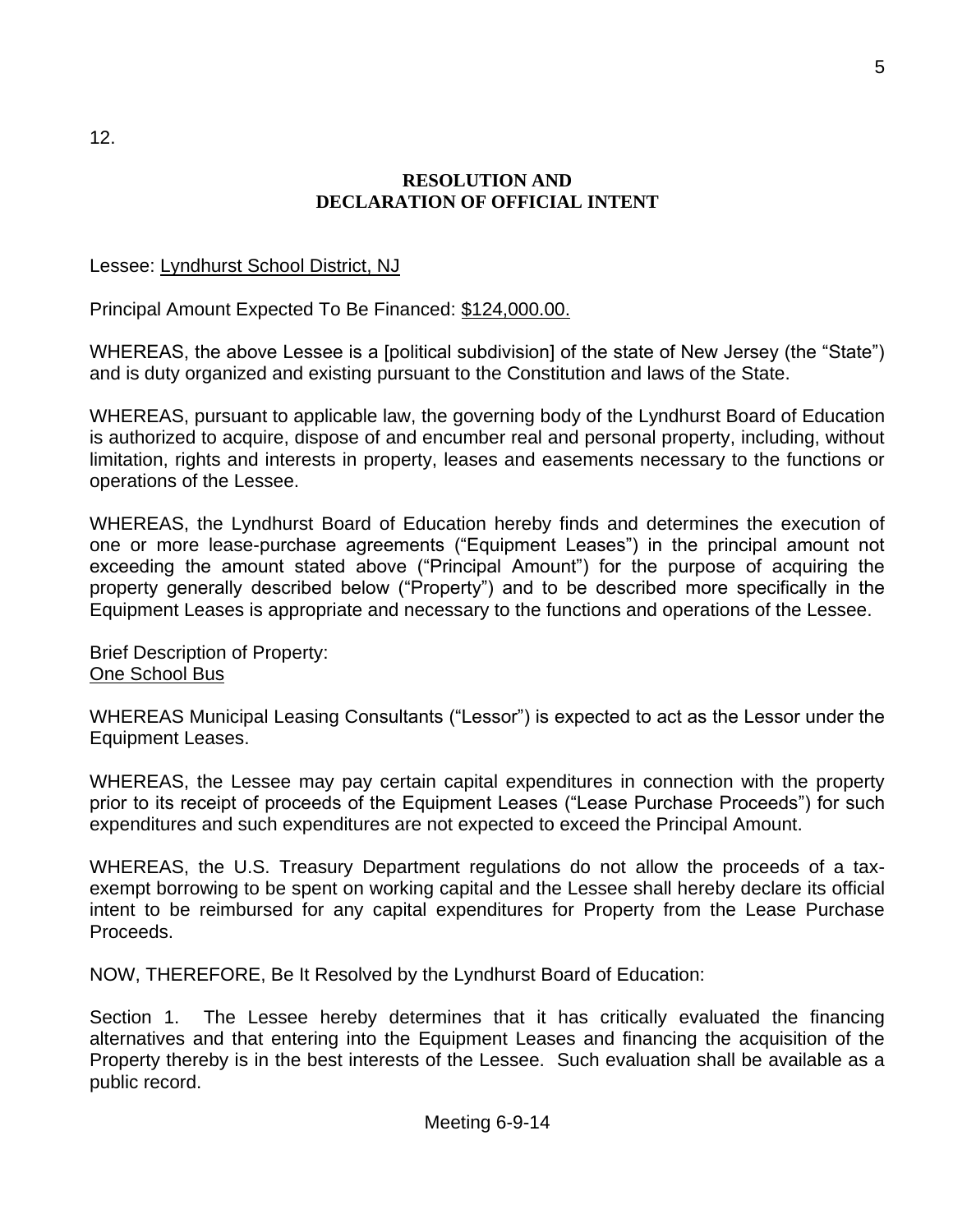Section 2. The Lessee is hereby authorized to acquire and install the Property (the "Project") and is hereby authorized to finance the Project by entering into the Equipment Leases. Any action taken by the Lessee in connection therewith is hereby ratified and confirmed.

Section 3. David DiPisa, School Business Administrator acting on behalf of the Lessee is hereby authorized to negotiate, enter into, execute, and deliver one or more Equipment Leases in substantially the form set forth in the document presently before the Lyndhurst Board of Education, which document is available for public inspection at the office of the Lyndhurst Board of Education. David DiPisa acting on behalf of the Lessee is hereby authorized to negotiate, enter into, execute, and deliver such other documents relating to the Equipment Lease (including, but not limited to, escrow agreements) as the Authorized Representative deems necessary and appropriate. All other related contracts and agreements necessary and incidental to the Equipment Leases are hereby authorized.

Section 4. By a written instrument signed by David DiPisa, said Authorized Representative of the Lyndhurst Board of Education to execute and deliver agreements and documents relating to the Equipment Leases on behalf of the Lyndhurst Board of Education.

Section 5. The aggregate original principal amount of the Equipment Leases shall not exceed the Principal Amount and shall bear interest as set forth in the Equipment Leases and the Equipment Leases shall contain such options to purchase by the Lessee as set forth therein.

Section 6. The Lyndhurst Board of Education obligations under the Equipment Leases shall be subject to annual appropriation or renewal by the Lyndhurst Board of Education as set forth in each Equipment Lease and the Lyndhurst Board of Education obligations under the Equipment Leases shall not constitute general obligations of the lessee laws of the State.

Section 7. It is hereby determined that the purpose of the Project is an object or purpose permitted under the laws governing the Lessee.

Section 8. The Governing Body of Lessee anticipates that the Lessee may pay certain capital expenditures in connection with the Property prior to the receipt of the Lease Purchase Proceeds for the Property. The Governing Body of Lessee hereby declares the Lessee's official intent to use the Lease Purchase Proceeds to reimburse itself for Property expenditures. This section of the Resolution is adopted by the Governing Body of Lessee for the purpose of establishing compliance with the requirements of Section 1.150-2 of Treasury Regulations. This section of the Resolution does not bind the Lessee to make any expenditure, incur any indebtedness, or proceed with the purchase of the Property.

Section 9. As to each Equipment Lease, the Lessee reasonably anticipates to issue not more than \$10,000,000 of tax-exempt obligations (other than "private activity bonds" which are not "qualified 501(c)(3) bonds") during the calendar year in which each such Equipment Lease is issued and hereby designates each Equipment Lease as a qualified tax-exempt obligation for purposes of Section 265(b) of the Internal Revenue Code of 1986, as amended (the "Code").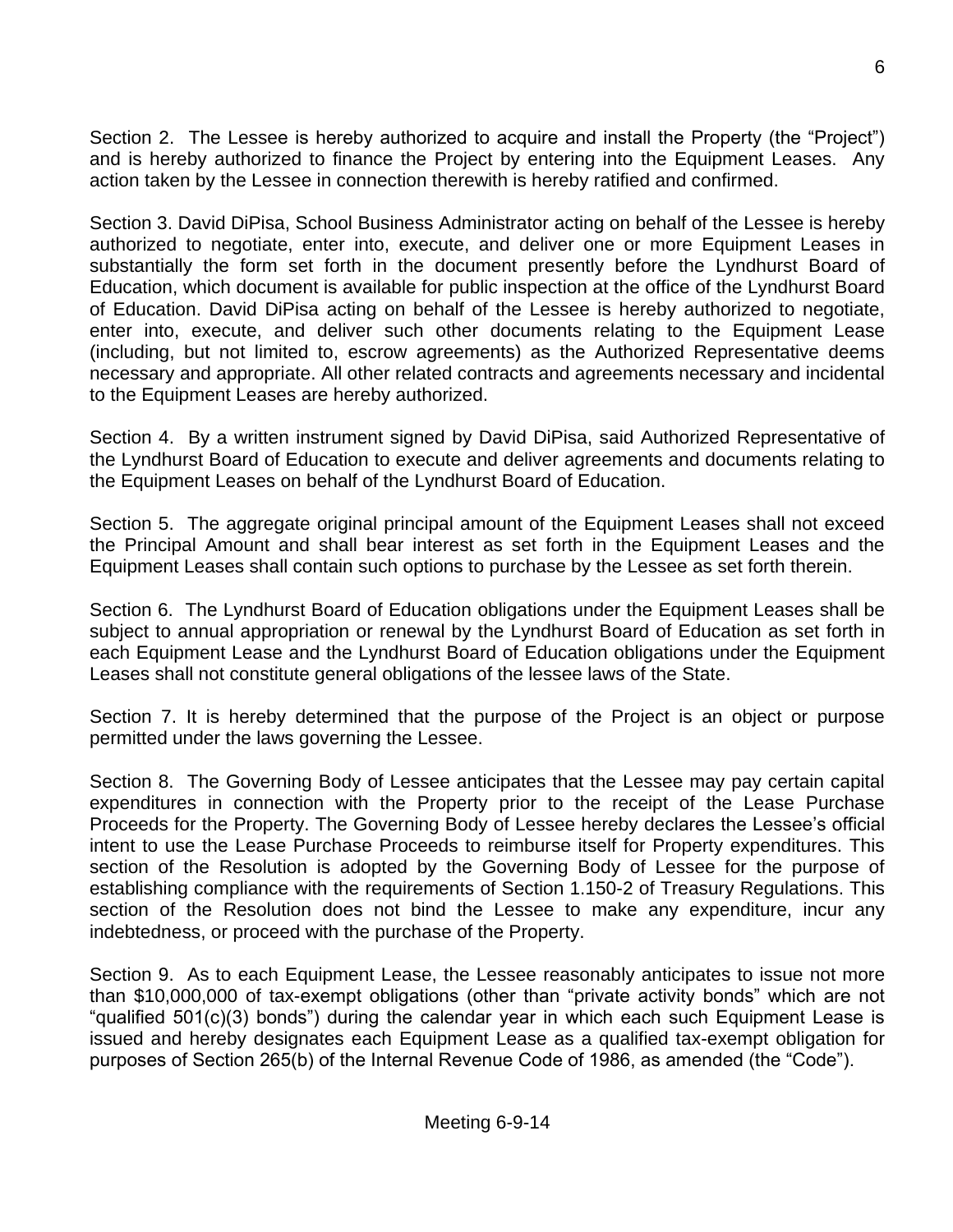Section 10. The Authorized Representative is further authorized to take such actions and execute such documents as may be necessary to ensure the continued status of the interest on the Equipment Leases authorized by this resolution as excludable from gross income for federal income tax purposes pursuant to Section 103 of the Code.

Section 11. This Resolution shall take effect immediately upon its adoption and approval.

13. BE IT RESOLVED, that the Lyndhurst Board of Education enter into a contract with Realtime Information Technology for:

| Realtime Student Information System - July 1, 2014 to June 30, 2015 | \$26,500.00 |
|---------------------------------------------------------------------|-------------|
| Notification/Alert System 2,409 students @ \$1.20 per student       | \$2,890.80  |
| <b>Special Education Management/IEP Writer</b>                      | \$ 6,765.00 |
|                                                                     |             |

Total \$36,155.80

- 14. BE IT RESOLVED, that the Lyndhurst Board of Education enter into an agreement with Valley Medical Group, 15 Essex Road, Suite 504, Paramus, NJ 07652 and the Lyndhurst Board of Education for Drug and Alcohol Testing, effective July 1, 2014 through July 1, 2016.
- 15. BE IT RESOLVED, that the Lyndhurst Board of Education approve an agreement with The Interlock Purchasing System (TIPS) to participate in a national cooperative purchasing program offered by Region VII Educational Service Center located in Pittsburgh, Texas (Camp County). A copy is on file at the Lyndhurst Board of Education office.
- 16. BE IT RESOLVED, that the Lyndhurst Board of Education approve FY 2015 IDEA Basic Grant application in the amount of \$628,440.00 for the 2014-2015 school year.
- 17. BE IT RESOLVED, that the Lyndhurst Board of Education approve FY 2015 IDEA Preschool Grant application in the amount of \$23,868.00 for the 2014-2015 school year.
- 18. BE IT RESOLVED, that the Lyndhurst Board of Education approve FY 2015 NCLB Grant application in the amount of \$295,445.00 for the 2014-2015 school year.
- 19. BE IT RESOLVED, that the Lyndhurst Board of Education approve an agreement with Handi-Lift Service Company, Inc. for contract period July 1, 2014 through June 30, 2015.
- 20. BE IT RESOLVED, that the Board of Education of the Township of Lyndhurst, County of Bergen, approve the services for Jarvis Plumbing and Heating through June 9, 2014 in the amount of \$ 1,485.00.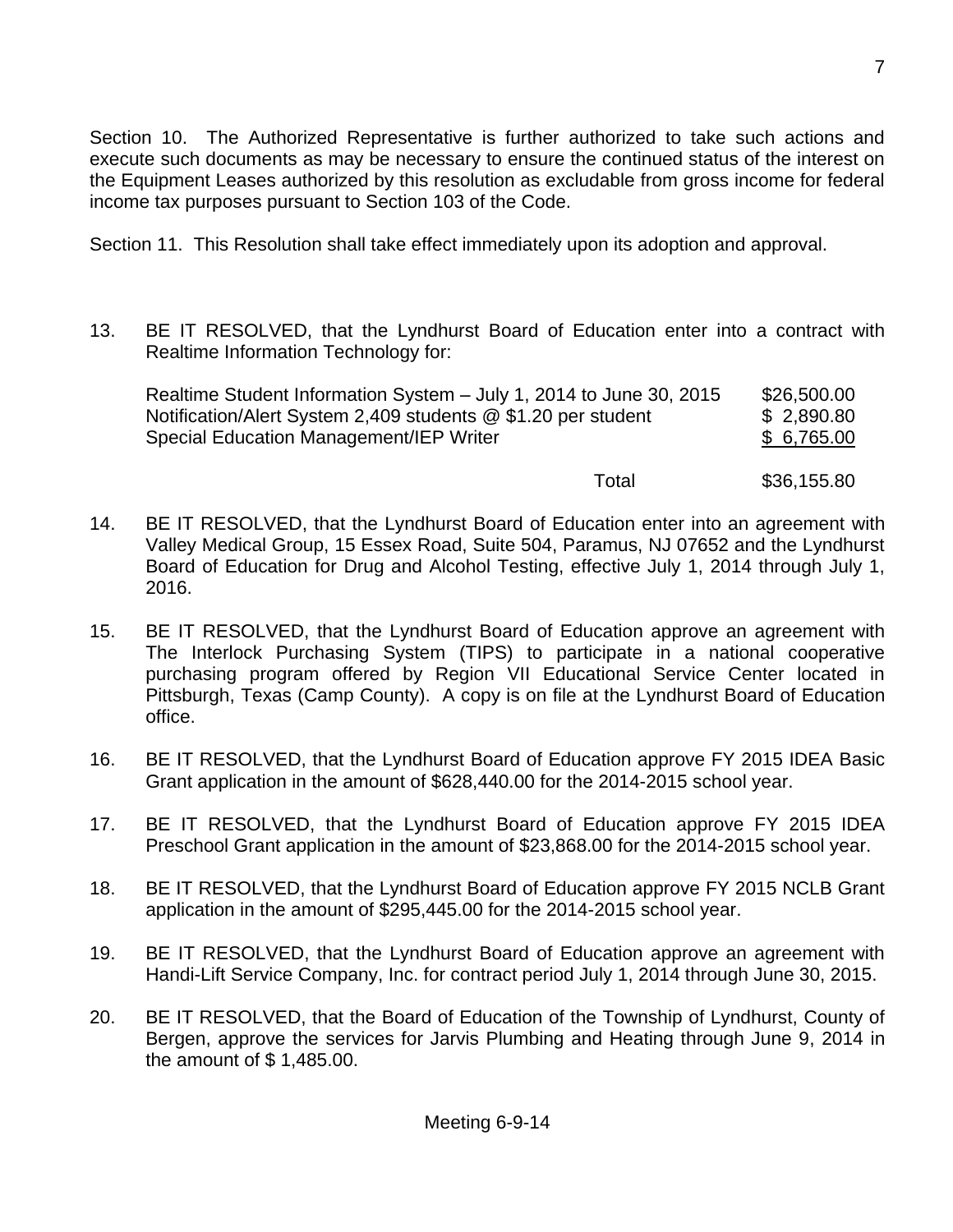### Education & Curriculum Committee: Josephine Malaniak, Chairperson

Susan Alcuri Joseph Abruscato

Any Board member who takes exception to any of the following listed actions under the category of Education and Curriculum Committee may so indicate now and a separate motion for each of the excepted actions will be entertained.

Motion made by second by second by that the following Education and Curriculum Committee actions of the Board numbered through through exception actions be adopted.

Roll Call For:

- 1. BE IT RESOLVED, that the Lyndhurst Board of Education approve the 2014 John C. MacLean Scholarship Awards. Copy on file.
- 2. BE IT RESOLVED, that the Lyndhurst Board of Education approve the following change in schedule. This is a single session day for students and a full day for staff.

## June 16 & 17, 2014 (Monday & Tuesday)

Jefferson, Lincoln, Roosevelt & High School 8:10 am – 12:10 pm Franklin Community & Jefferson Community Schools 8:20 am - 12:20 pm Columbus, Franklin & Washington Schools 6:30 am – 12:30 pm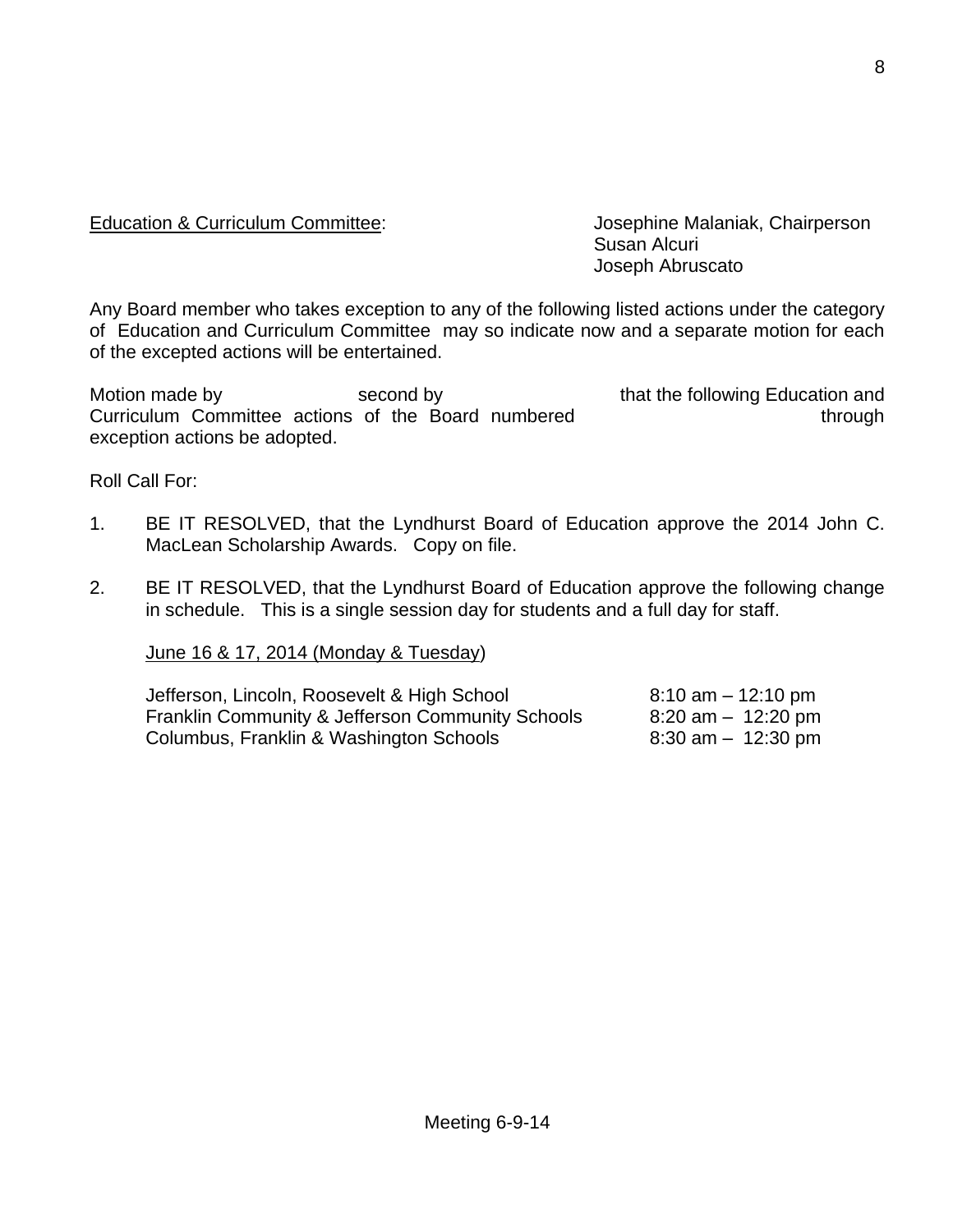**Facilities & District Planning:** The Stephen Vendola, Chairperson Josephine Malaniak Christopher Musto

Any Board member who takes exception to any of the following listed actions under the category of Facilities & District Planning may so indicate now and a separate motion for each of the excepted actions will be entertained.

Motion made by The Second by Second by that the following Facilities & District Planning actions of the Board numbered through through exception actions be adopted.

1. BE IT RESOLVED, that the Lyndhurst Board of Education approve the application to the County Superintendent of Schools for approval of a temporary instructional space at Jefferson Community School for the 2014-2015 school year.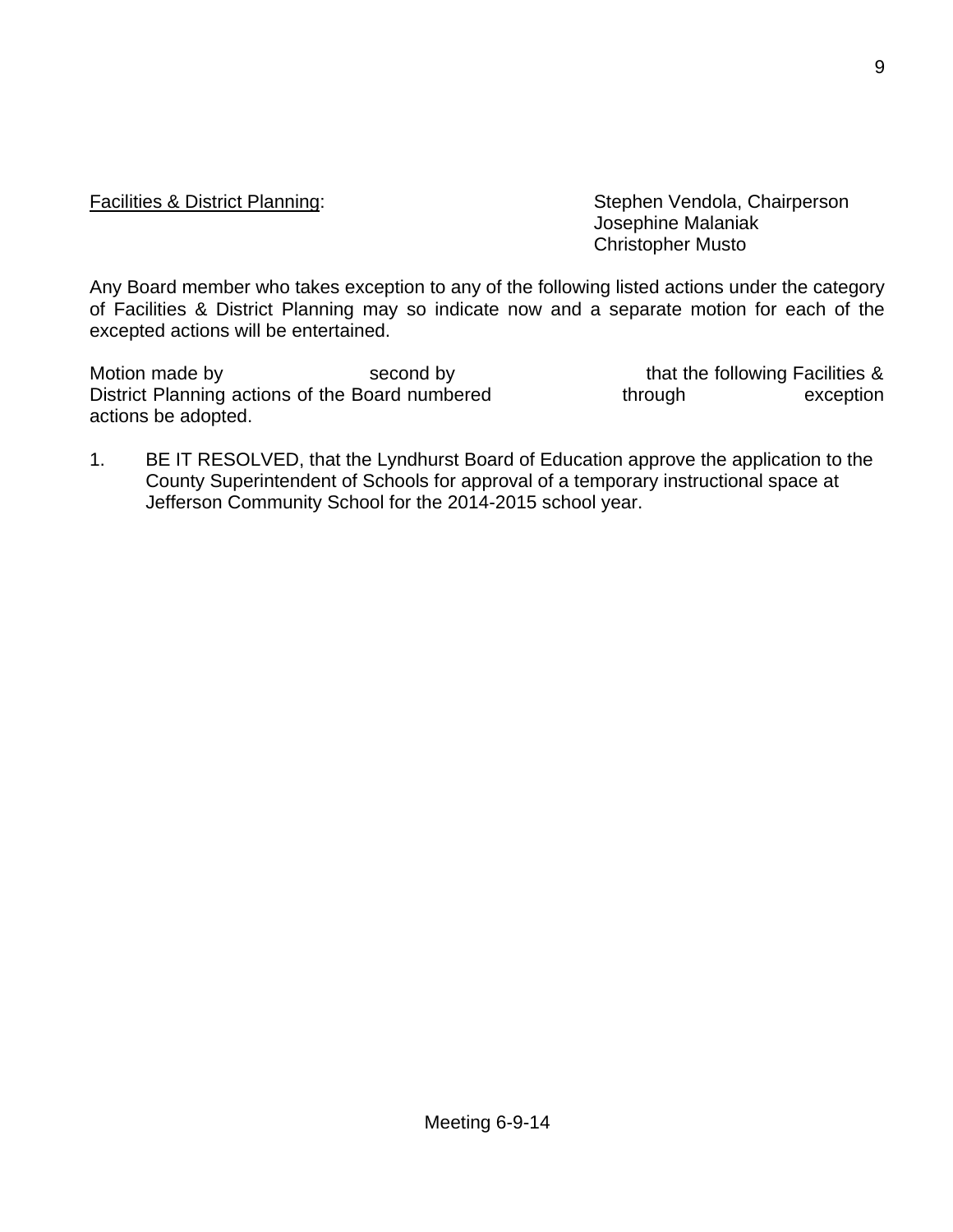#### Rules & Regulations Committee: Joseph Abruscato, Chairperson

Stephen Vendola Sheri Jarvis

Any Board member who takes exception to any of the following listed actions under the category of Rules & Regulations Committee may so indicate now and a separate motion for each of the excepted actions will be entertained.

Motion made by Second by Second by that the following Rules & Regulations Committee actions of the Board numbered through exception actions be adopted.

Roll Call For:

1. BE IT RESOLVED, that the Lyndhurst Board of Education approve the following use of school facilities:

| <b>Organization</b>            | Place                                | <u>Time, Date, Purpose</u>                                             |
|--------------------------------|--------------------------------------|------------------------------------------------------------------------|
| Lyndhurst Parks/Hawthorne Band | High School<br><b>Football Field</b> | $3:00 \text{ pm} - 8:00 \text{ pm}$<br>5/17/14<br><b>Band Practice</b> |
| <b>NJ Hurricanes</b>           | Matera Field                         | 7:30 pm $-9:30$ pm<br>5/20/14<br><b>Baseball Practice</b>              |
| <b>NJ Hurricanes</b>           | Matera Field                         | 7:30 pm $-9:30$ pm<br>5/27/14<br><b>Baseball Practice</b>              |
| <b>Roosevelt School PTA</b>    | Roosevelt<br>Playground              | $12:15 \text{ pm}$<br>5/30/14<br>Walk a Thon                           |
| <b>Lyndhurst Parks</b>         | <b>High School</b><br>Field          | $9:00$ am $-5:00$ pm<br>5/31 & 6/1/14<br><b>Band Practice</b>          |
| Lyndhurst Council of PTA       | High School<br><b>Media Center</b>   | $7:00 \text{ pm} - 9:30 \text{ pm}$<br>6/2/14<br>Meeting               |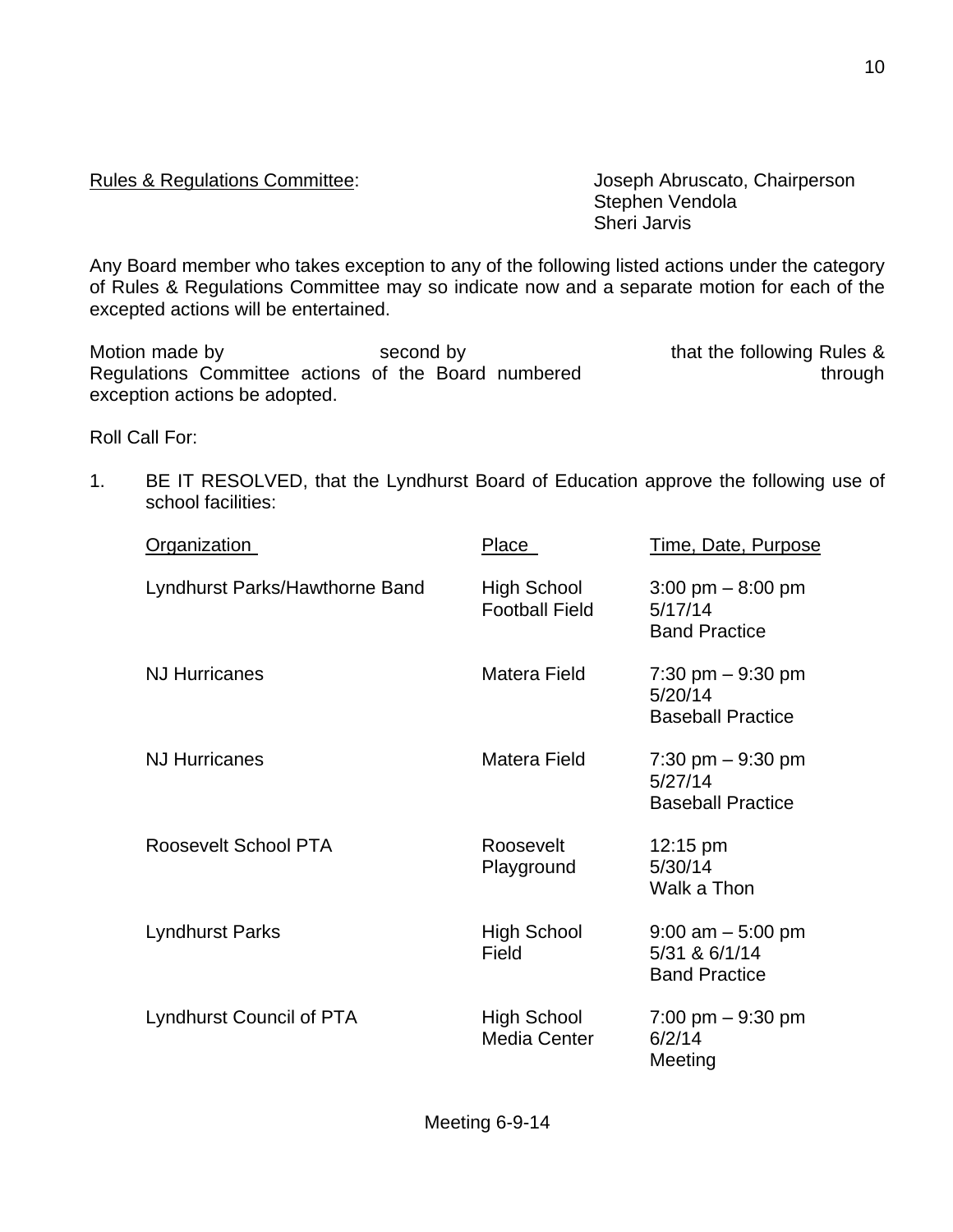| L.G.S.L. (Lyndhurst Rec. Softball) | <b>High School</b>               | 5:30 pm $-6:30$ pm<br>6/4/14<br><b>Softball Practice</b>          |
|------------------------------------|----------------------------------|-------------------------------------------------------------------|
| <b>LHS Booster Club</b>            | High School<br>Gym or Audit.     | $9:00$ am $-12:00$ pm<br>6/16/14<br><b>Varsity Jacket Fitting</b> |
| Lyndhurst Police Dept.             | <b>High School</b><br>Gym/Audit. | $8:00$ am $-3:30$ pm<br>$6/23 - 6/27/14$<br>Jr. Police Academy    |

2. BE IT RESOLVED, that the Lyndhurst Board of Education accept a donation made to John C. MacLean Awards Night from John Monaco of Personal Touch Florist.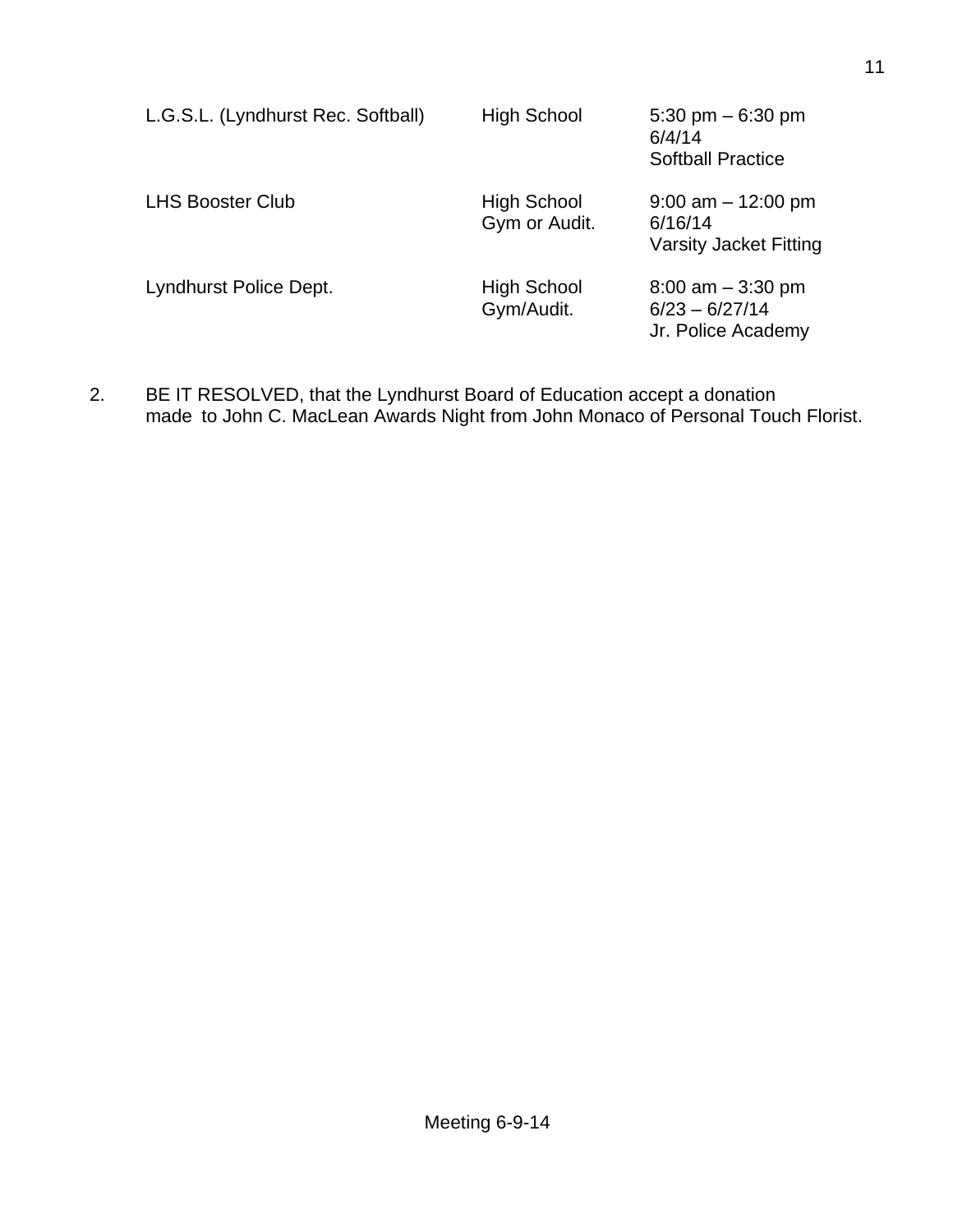#### Student Activities & Recognition Committee: Sheri Jarvis, Chairperson

Josephine Malaniak Joseph Abruscato

Any Board member who takes exception to any of the following listed actions under the category of Student Activities and Recognition Committee may so indicate now and a separate motion for each of the excepted actions will be entertained.

Motion made by The Second by Second by that the following Student Activities and Recognition Committee actions of the Board numbered through exception actions be adopted.

Roll Call For:

- 1. BE IT RESOLVED, that the Lyndhurst Board of Education approve home instruction for (1) student, subject to state approval.
- 2. BE IT RESOLVED, that the Lyndhurst Board of Education approve bedside instruction for (1) student, subject to state approval.